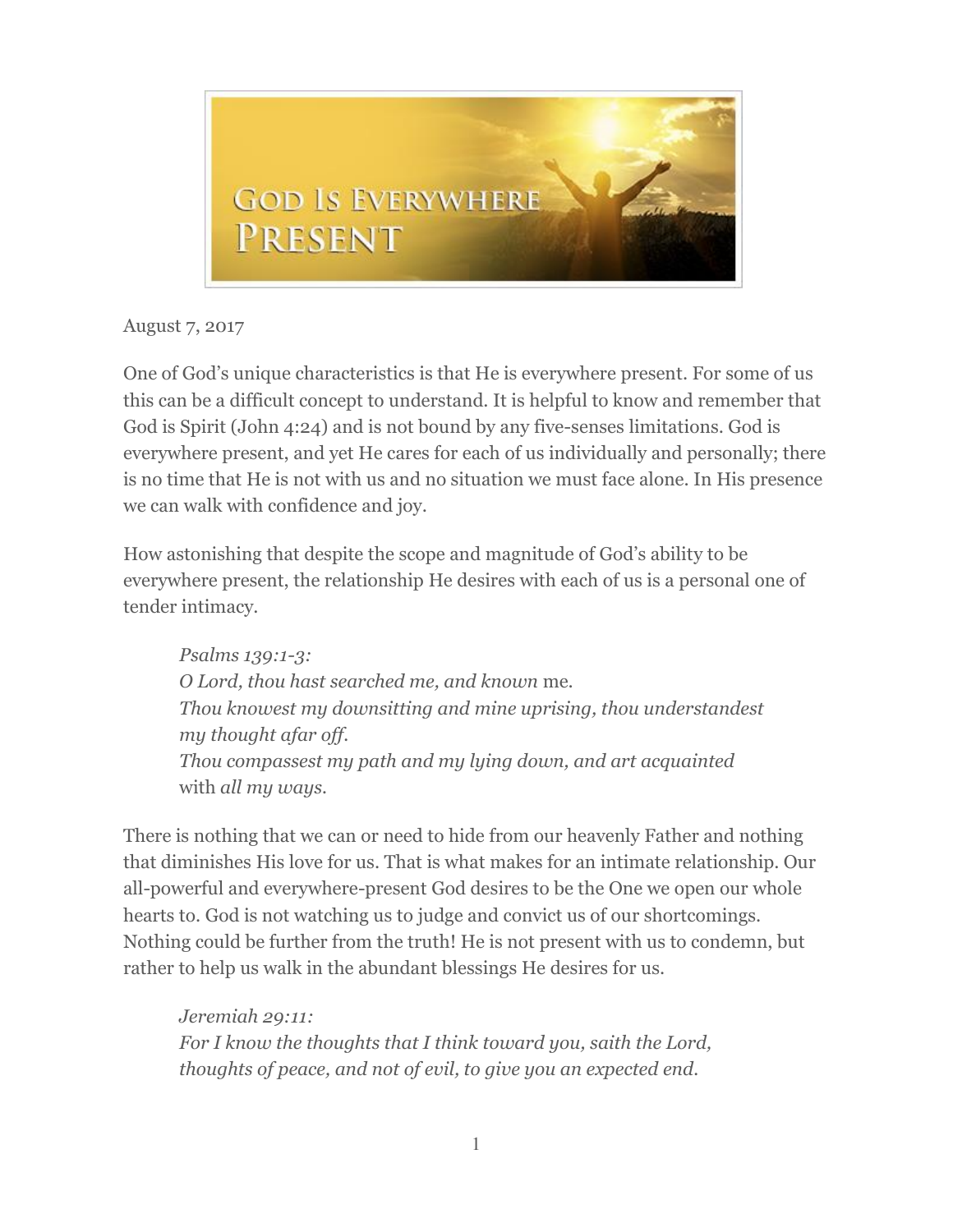At times we may think ourselves far from God's presence. But in the following remarkable section of scripture, God assures us that no place—no matter how distant or how dark—is beyond His presence. Everywhere and anywhere, He is still with us to lead and guide us and to uphold us.

*Psalms 139:7-11: Whither shall I go from thy spirit? or whither shall I flee from thy presence? If I ascend up into heaven, thou* art *there: if I make my bed in hell, behold, thou* art there. If *I take the wings of the morning,* and *dwell in the uttermost parts of the sea; Even there shall thy hand lead me, and thy right hand shall hold me. If I say, Surely the darkness shall cover me; even the night shall be light about me.*

God desires that we know He is everywhere present and is therefore with us at all times and in all situations so that we are strong in Him and courageous. As we remember this truth, we are fearless in the face of any challenge, no matter how insurmountable it may seem. This includes not only personal challenges but also those we may face as a community or nation. Joshua confidently led the children of Israel to victory as he adamantly believed this unmistakable promise of God.

*Joshua 1:9: Have not I commanded thee? Be strong and of a good courage; be not afraid, neither be thou dismayed: for the Lord thy God* is *with thee whithersoever thou goest.*

God's promise is as clear and as true for us today as it was the day God declared it to Joshua. God is with us wherever we go. In His presence, we can walk with confidence.

Our lives are made not only stronger but also sweeter as we each recognize and enjoy abiding in our Father's presence. A vivid picture of this is found in Psalms 16:11, where we read that God shows us the path of life. This alone would be magnificent, but there is more! In His presence there is fullness of joy, and at His right hand there are pleasures forevermore. As we bask in His presence, we can walk with joy.

We have seen that God's ability to be everywhere present is one of remarkable scope and power, and yet He is a most personal and tender Father to each of us. No matter how far we may think we are from Him, mentally or physically, He is there to lovingly